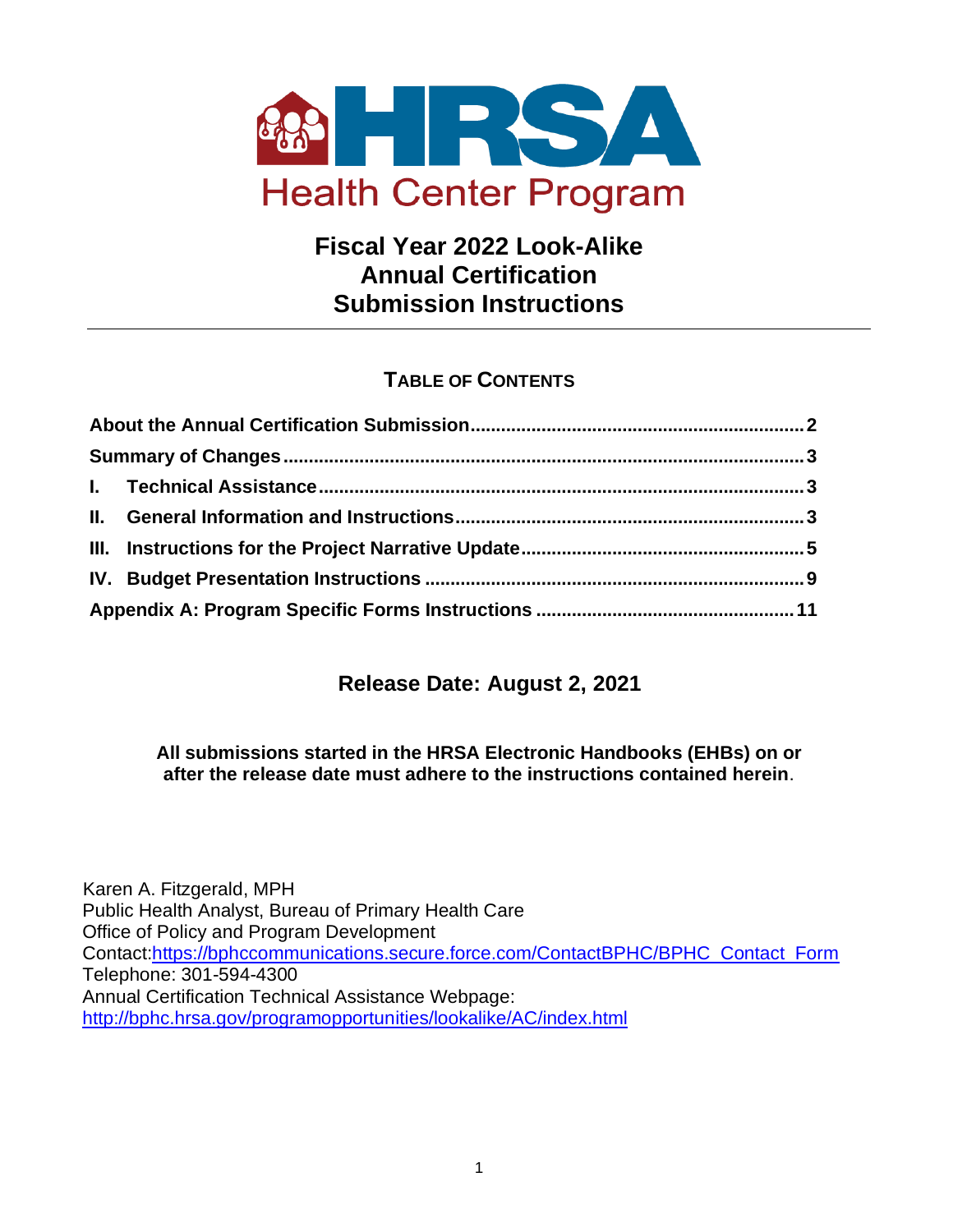<span id="page-1-1"></span>

| <b>Certification Period</b><br><b>Start Date</b> | <b>EHBs Access*</b> | <b>EHBs Deadline</b> |  |  |
|--------------------------------------------------|---------------------|----------------------|--|--|
| January 1, 2022                                  | 8/3/2021            | 10/2/2021            |  |  |
| February 1, 2022                                 | 9/3/2021            | 11/2/2021            |  |  |
| March 1, 2022                                    | 10/1/2021           | 11/30/2021           |  |  |
| April 1, 2022                                    | 11/1/2021           | 12/31/2021           |  |  |
| May 1, 2022                                      | 12/1/2021           | 1/30/2022            |  |  |
| June 1, 2022                                     | 1/1/2022            | 3/2/2022             |  |  |

## **TABLE 1: SUBMISSION SCHEDULE**

\*EHBs access and deadline dates are auto-generated by EHBs. Please work within these dates and, if needed, request technical assistance prior to the deadline if the deadline falls on a weekend or holiday.

## <span id="page-1-0"></span>**ABOUT THE ANNUAL CERTIFICATION SUBMISSION**

The Annual Certification (AC) provides an update on the progress of Health Center Program look-alikes (LALs). The AC reports on progress made from the beginning of your current certification period until the date of AC submission; the expected progress for the remainder of the current certification period; and any projected changes for the upcoming certification period.

#### **Important Notice:**

Due to the ongoing COVID-19 public health emergency, for LALs in a 3-year designation period scheduled to end in FY 2022, HRSA has extended designation periods by one year. These LALs must submit an AC in FY 2022 and subsequently will submit an FY 2023 Renewal of Designation (RD). HRSA plans a similar extension process for LALs whose 3-year designation periods are scheduled to end in FY 2023.

Additionally, LALs whose designation period end date is not in FY 2022 (October 1, 2021 — September 30, 2022) – those already scheduled to complete an FY 2022 AC – should submit an FY 2022 AC. 1

The AC is available in the HRSA Electronic Handbooks (EHBs) according to your certification period start date. See [Table 1: Submission Schedule f](#page-1-1)or the date your AC will be available in EHBs, as well as the submission deadline.

<sup>1</sup> Refer to item 6 of your most recent LAL Notice of Look-alike Designation (NLD) for the designation period end date.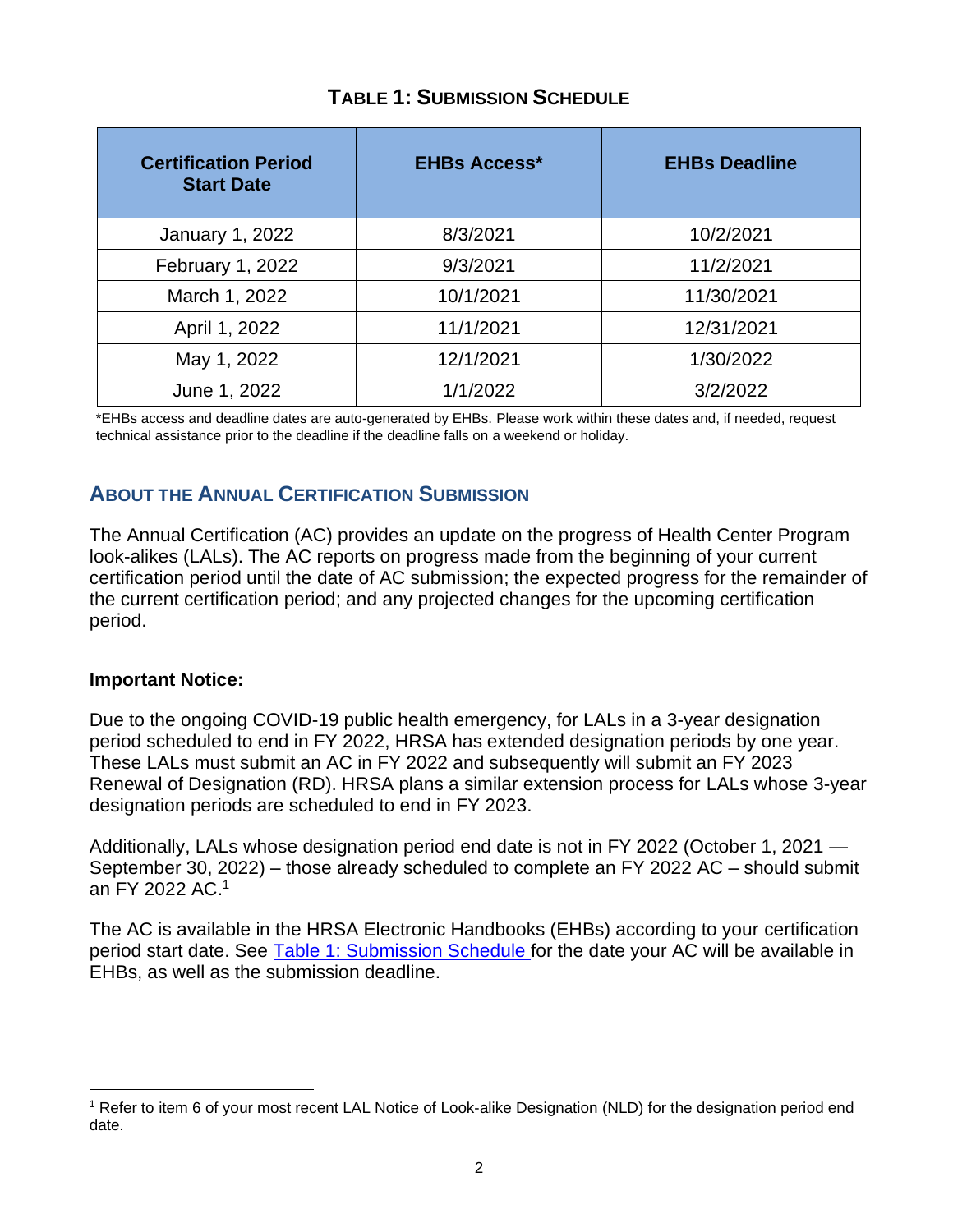### <span id="page-2-0"></span>**SUMMARY OF CHANGES (COMPARED TO THE AUGUST 3, 2021 AC INSTRUCTIONS)**

- Each Narrative text box in the Project Narrative Update is limited to 1,000 characters (including spaces), or approximately 1/2 page.
- The Organizational Capacity question includes multiple narrative text boxes to facilitate complete responses.
- Patient Capacity narrative is required only for negative trends.
- Nonprofit/public center documentation was added to [Form 1C: Documents on File.](#page-10-1)

# <span id="page-2-1"></span>**I. TECHNICAL ASSISTANCE**

Technical assistance resources are available on the [AC Technical Assistance \(TA\) webpage.](https://bphc.hrsa.gov/programopportunities/lookalike/AC/index.html) The AC TA webpage includes copies of forms, the Electronic Handbooks (EHBs) [AC User](https://help.hrsa.gov/display/public/EHBSKBFG/Look-Alike+Annual+Certification+Application+User+Guide)  [Guide,](https://help.hrsa.gov/display/public/EHBSKBFG/Look-Alike+Annual+Certification+Application+User+Guide) and a slide presentation.

Technical assistance regarding this instructions document is available by contacting:

Karen A. Fitzgerald, MPH Office of Policy and Program Development HRSA Bureau of Primary Health Care 301-594-4300 <https://www.hrsa.gov/about/contact/bphc.aspx>

EHBs system technical assistance is available by contacting: Health Center Program Support 1-877-464-4772 <https://www.hrsa.gov/about/contact/bphc.aspx>

# <span id="page-2-2"></span>**II. GENERAL INFORMATION AND INSTRUCTIONS**

### **GENERAL INFORMATION**

Health Center Program requirements are detailed in the [Health Center Program Compliance](https://bphc.hrsa.gov/programrequirements/compliancemanual/introduction.html)  [Manual \(Compliance Manual\)](https://bphc.hrsa.gov/programrequirements/compliancemanual/introduction.html).

### **Prior Approval for Post-Designation Changes**

You are required to request prior approval from HRSA for LAL changes including, but not limited to, changes in the project director/chief executive officer (CEO) and the addition or deletion of sites or services from the approved scope of project. These changes must be requested via the Scope Adjustment and/or Change in Scope (CIS) Modules in the EHBs, as appropriate.

#### **Accessibility Provisions and Non-Discrimination Requirements**

You must comply with applicable federal civil rights laws. HRSA supports its recipients in preventing discrimination, reducing barriers to care, and promoting health equity. For more information on your civil rights obligations, visit the HRSA [Office of Civil Rights, Diversity, and](https://www.hrsa.gov/about/organization/bureaus/ocrdi#recipients)  [Inclusion webpage.](https://www.hrsa.gov/about/organization/bureaus/ocrdi#recipients) The HHS Office of Civil Rights (OCR) provides guidance on complying with civil rights laws that prohibit discrimination on these bases. HHS also provides specific guidance for recipients on meeting legal obligation under Title VI of the Civil Rights Act of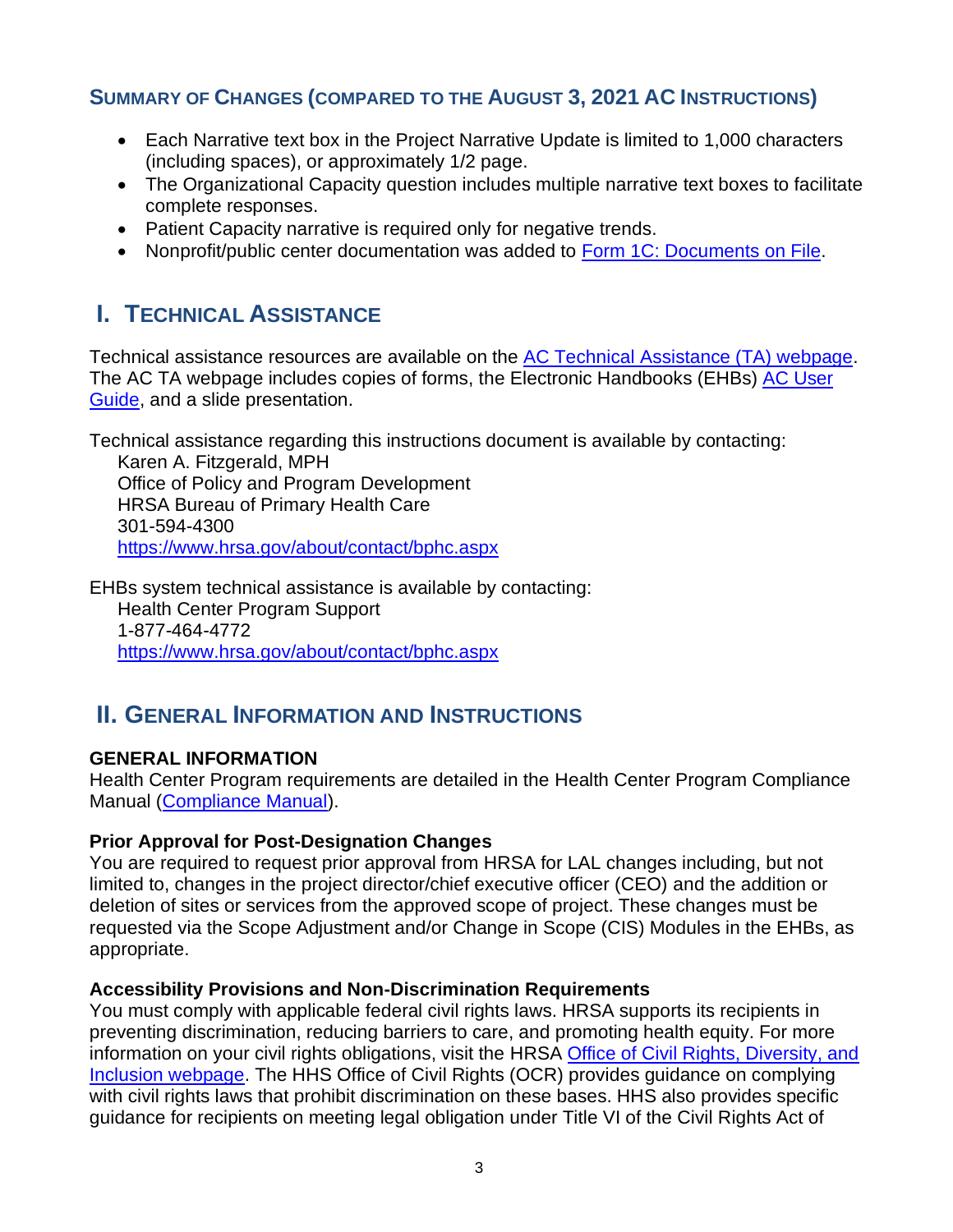1964, which prohibits discrimination on the basis of race, color or national origin in programs and activities that receive federal financial assistance (42 U.S.C.§ 2000d, and implementing regulations at 45 CFR part 80).

### **INSTRUCTIONS**

The EHBs system will send an email to your LAL's contacts identified in the system 150 days prior to the end of the certification period to inform them that the submission is accessible in the EHBs. Once notified that the AC is available within the EHBs, you will have 60 days to complete and submit it in the EHBs system. AC submissions are due 90 days prior to the end of the certification period.

### **Current Certification Period**



AC submissions that fail to include all required documents and information will be considered incomplete or non-responsive. Incomplete or non-responsive AC submissions will be returned through a "Request Change" notification via the EHBs for the provision of missing information or clarification. You are required to submit an AC by the established deadline within the certification period.

#### **Note: Failure to submit a timely and complete AC may result in termination of the LAL designation and all corresponding benefits. Review your AC to ensure it is both complete and responsive prior to submission.**

[Table 2: Submission Components](#page-3-0) identifies the required AC components. In the Form Type column of Table 2, the word "Form" refers to forms that are completed online in the EHBs. The word "Document" refers to materials that must be uploaded into the EHBs.

## **TABLE 2: SUBMISSION COMPONENTS**

- The [Budget Narrative](#page-8-1) is the only document that you should upload within the EHBs.
- Samples of Form 1C: Documents on File, Form 3: Income Analysis, Form 3A: Look-Alike Budget Information, the Project Narrative Update, and the Budget Narrative are available on the [AC TA webpage.](http://bphc.hrsa.gov/programopportunities/lookalike/index.html)
- <span id="page-3-0"></span>• Refer t[o Appendix A: Program Specific Forms Instructions](#page-10-0) for detailed instructions on completing the forms listed in the table, unless otherwise noted.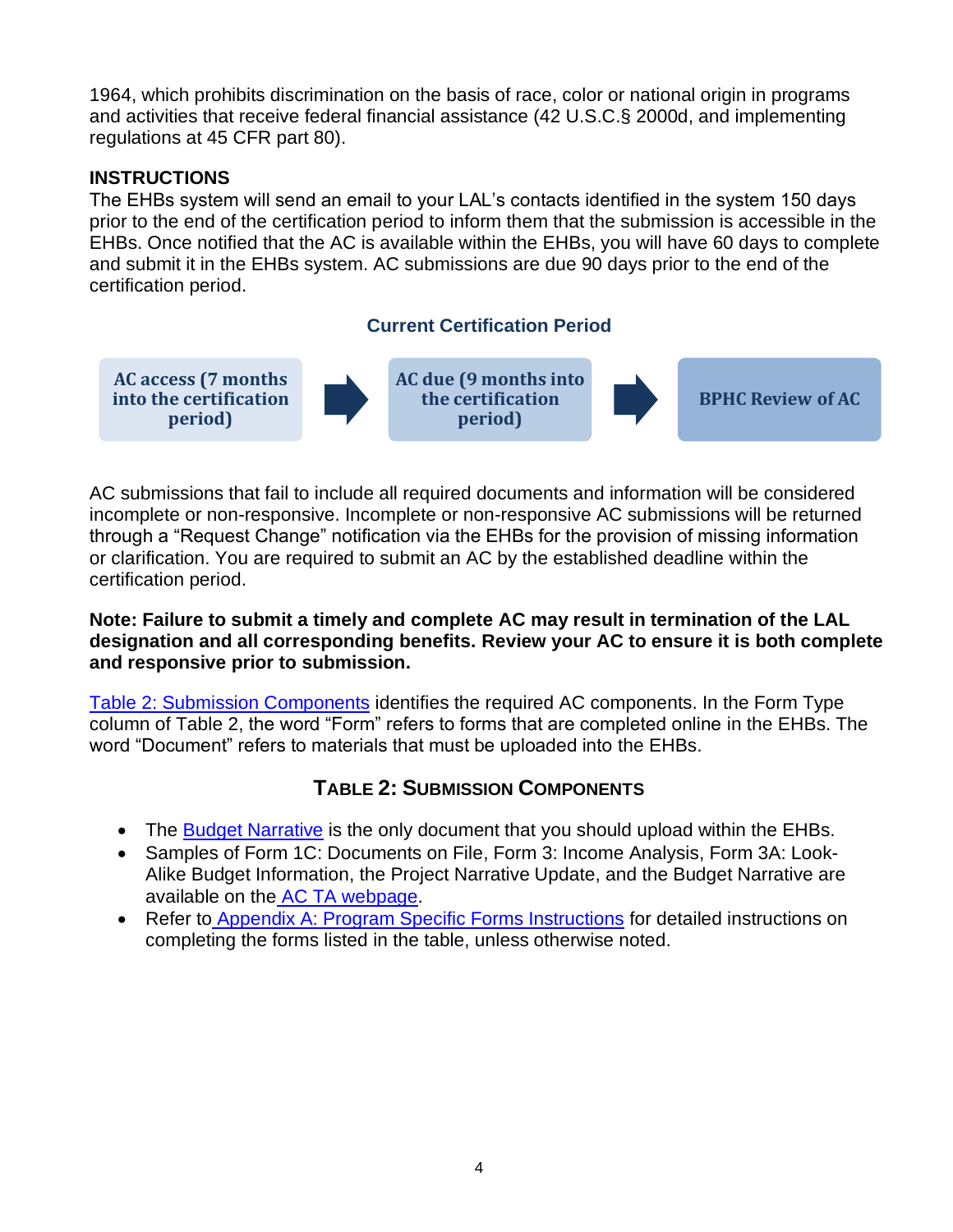| <b>AC Section</b>                                       | <b>Form Type</b> | <b>Instructions</b>                                                                                                                                                                                                                                                                                                                                                                           |
|---------------------------------------------------------|------------------|-----------------------------------------------------------------------------------------------------------------------------------------------------------------------------------------------------------------------------------------------------------------------------------------------------------------------------------------------------------------------------------------------|
| <b>Cover Page</b>                                       | Form             | Provide a summary of information related to<br>the project.                                                                                                                                                                                                                                                                                                                                   |
| <b>Budget Narrative</b>                                 | Document         | Provide a line-item budget for the upcoming<br>certification period.                                                                                                                                                                                                                                                                                                                          |
| Form 1C: Documents on File                              | Form             | Provide the dates when the listed documents<br>were last updated, if applicable.                                                                                                                                                                                                                                                                                                              |
| Form 3: Income Analysis                                 | Form             | Provide projected program income for the<br>upcoming certification period.                                                                                                                                                                                                                                                                                                                    |
| <b>Form 3A: Look-Alike Budget</b><br><b>Information</b> | Form             | Provide the budget for the upcoming<br>certification period.                                                                                                                                                                                                                                                                                                                                  |
| Forms 5A, 5B, and 5C                                    | Fixed            | These forms are pre-populated to reflect the<br>current approved scope of project and are<br>only provided for reference only. If any<br>information is incorrect in these forms, submit<br>your request for change via the Scope<br>Adjustment or CIS Modules in EHBs. Refer to<br>the <b>Scope of Project TA Webpage</b> and/or<br>contact your project officer for additional<br>guidance. |
| <b>Project Narrative Update</b>                         | Form             | Refer to <b>Section III</b> for detailed instructions.                                                                                                                                                                                                                                                                                                                                        |

# <span id="page-4-1"></span><span id="page-4-0"></span>**III. INSTRUCTIONS FOR THE PROJECT NARRATIVE UPDATE**

Note: Narrative response in each section is limited to 1,000 characters (including spaces), or approximately 1/2 page.

- **1. Organizational Capacity:** Discuss major changes, since the last certification period, in the organization's capacity that have impacted or may impact the progress of the designated project, including changes in:
	- Staffing, including key vacancies;
	- Operations, including changes in policies and procedures as they relate to COVID-19; and
	- Financial status, including the most current audit findings, as applicable.

Include a discussion of the following for each area outlined above:

- Progress and changes to date;
- Impact of COVID-19;
- Expected progress for the remainder of the FY 2021 certification period; and
- Projected changes for the FY 2022 certification period.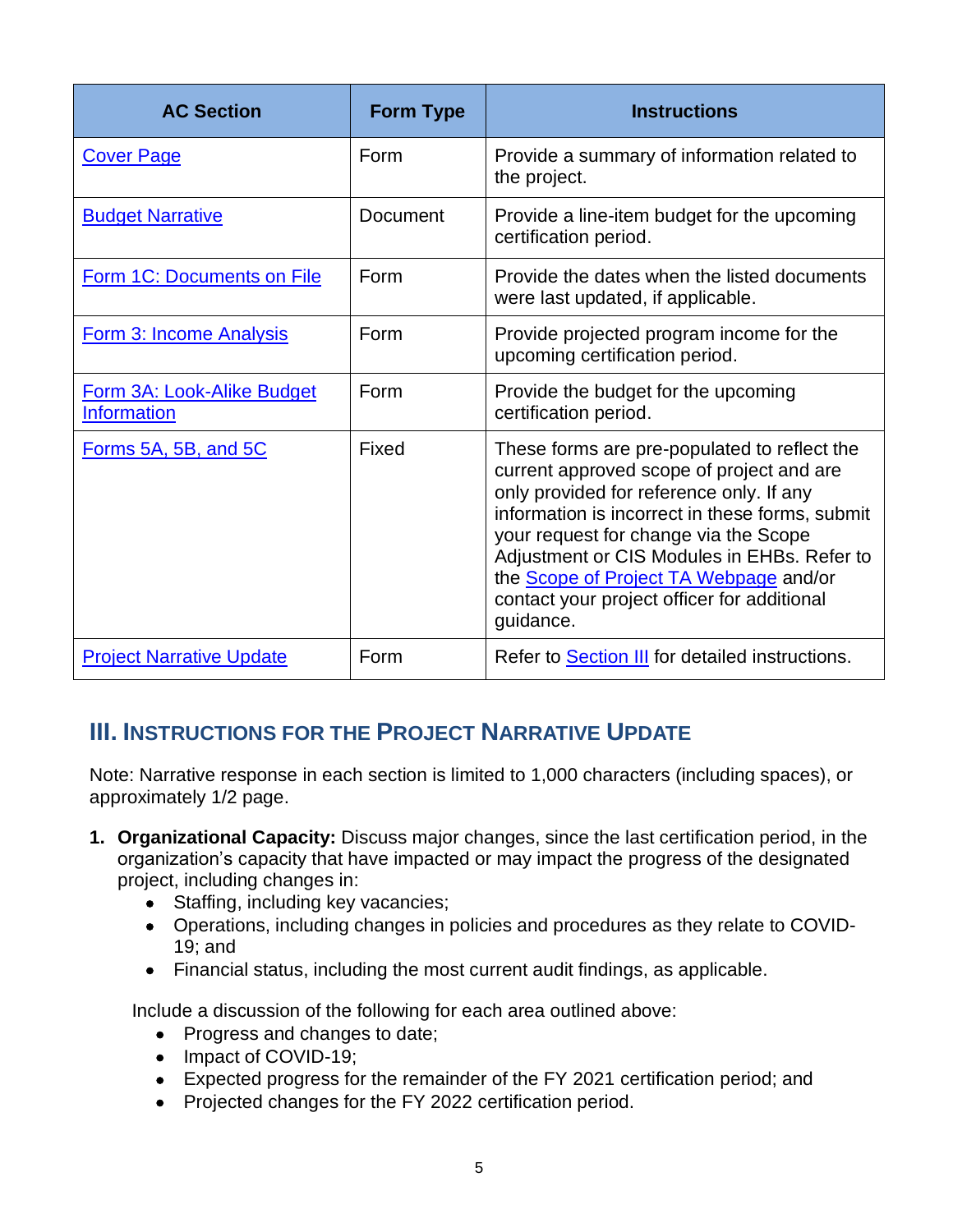2. **Patient Capacity:** See **Table 3: Patient Capacity**. Discuss negative trends in patients and plans for reaching the projected number of patients.

**Note:** You are only required to respond to the Patient Capacity section if you are experiencing a **negative** trend for any of the fields in Table 3: Patient Capacity. The system will not require narrative if you have not experienced a negative trend.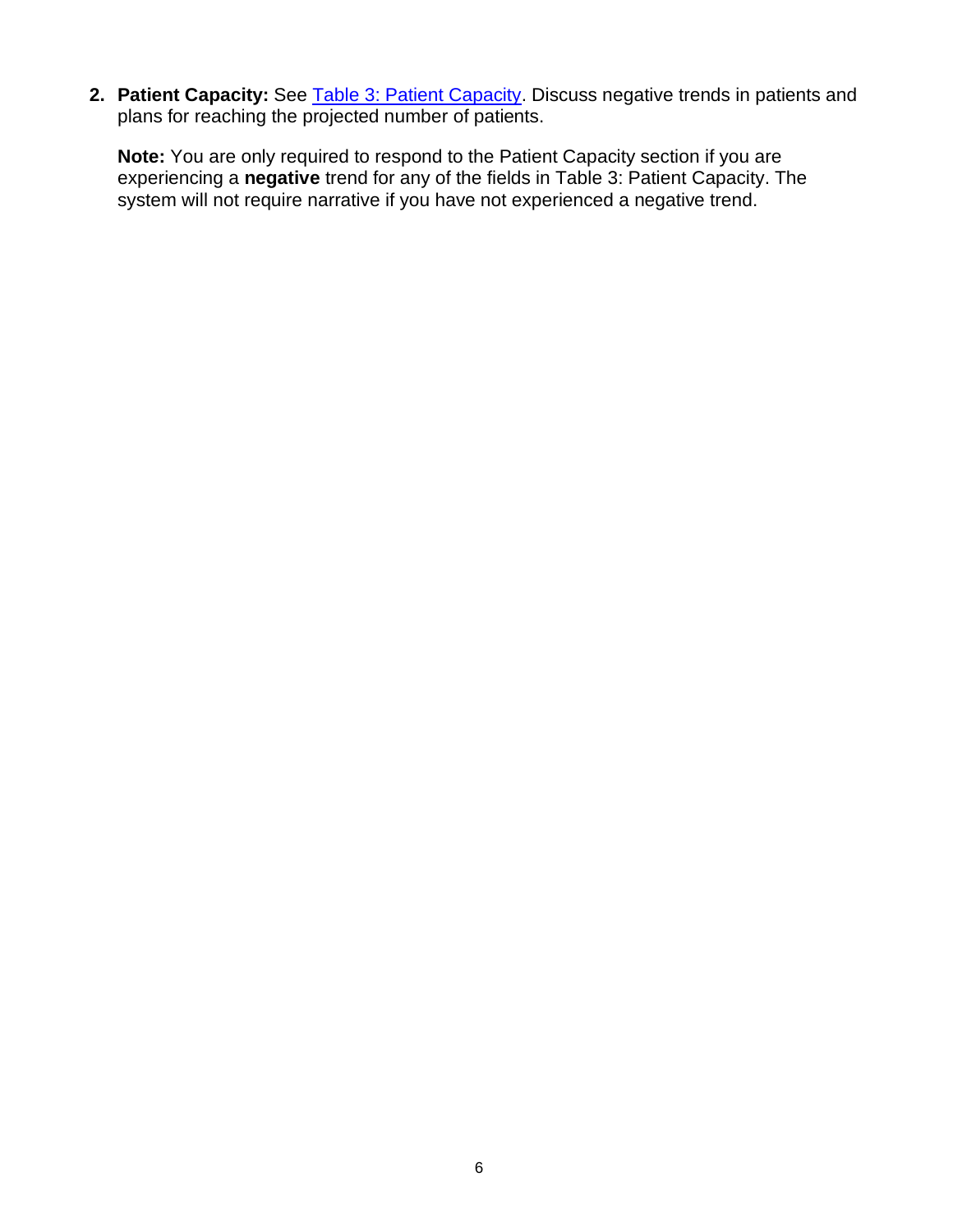## **TABLE 3: PATIENT CAPACITY**

<span id="page-6-0"></span>

|                                                                                       | 2018<br><b>Patient</b><br><b>Number</b>      | 2019<br><b>Patient</b><br><b>Number</b>      | 2020<br><b>Patient</b><br><b>Number</b>      | % Change<br>2018-2020<br>Trend   | % Change<br>2019-2020<br><b>Trend</b> | % Progress<br><b>Toward</b><br>Goal | <b>Projected Number</b><br>of Patients      | <b>Patient</b><br><b>Capacity</b><br><b>Narrative</b> |
|---------------------------------------------------------------------------------------|----------------------------------------------|----------------------------------------------|----------------------------------------------|----------------------------------|---------------------------------------|-------------------------------------|---------------------------------------------|-------------------------------------------------------|
| Designation Period: (Pre-populated from most recent Notice of Look-Alike Designation) |                                              |                                              |                                              |                                  |                                       |                                     |                                             |                                                       |
| <b>Total Unduplicated</b><br><b>Patients</b>                                          | Pre-<br>populated<br>from 2018<br><b>UDS</b> | Pre-<br>populated<br>from 2019<br><b>UDS</b> | Pre-<br>populated<br>from 2020<br><b>UDS</b> | Pre-<br>populated<br>calculation | Pre-<br>populated<br>calculation      | Pre-<br>populated<br>calculation    | Pre-populated (see<br>note for explanation) | 1,000 character<br>limit                              |
| <b>Total Migratory and</b><br><b>Seasonal Agricultural</b><br><b>Worker Patients</b>  | Pre-<br>populated<br>from 2018<br><b>UDS</b> | Pre-<br>populated<br>from 2019<br><b>UDS</b> | Pre-<br>populated<br>from 2020<br><b>UDS</b> | Pre-<br>populated<br>calculation | Pre-<br>populated<br>calculation      | Pre-<br>populated<br>calculation    | Pre-populated (see<br>note for explanation) | 1,000 character<br>limit                              |
| <b>Total People</b><br><b>Experiencing</b><br><b>Homelessness</b><br><b>Patients</b>  | Pre-<br>populated<br>from 2018<br><b>UDS</b> | Pre-<br>populated<br>from 2019<br><b>UDS</b> | Pre-<br>populated<br>from 2020<br><b>UDS</b> | Pre-<br>populated<br>calculation | Pre-<br>populated<br>calculation      | Pre-<br>populated<br>calculation    | Pre-populated (see<br>note for explanation) | 1,000 character<br>limit                              |
| <b>Total Public Housing</b><br><b>Resident Patients</b>                               | Pre-<br>populated<br>from 2018<br><b>UDS</b> | Pre-<br>populated<br>from 2019<br><b>UDS</b> | Pre-<br>populated<br>from 2020<br><b>UDS</b> | Pre-<br>populated<br>calculation | Pre-<br>populated<br>calculation      | Pre-<br>populated<br>calculation    | Pre-populated (see<br>note for explanation) | 1,000 character<br>limit                              |

**Notes:** 

• 2018 – 2020 Patient Number data are pre-populated from Tables 3a and 4 in the UDS Report.

• If you did **not** experience a negative trend in Patient Capacity, the system will not require narrative in the Patient Capacity Narrative column.

• The Projected Number of Patients value is pre-populated from the patient projections in the LAL submission that initiated your current designation period.

• The Projected Number of Patients values cannot be edited during the AC submission. If these values are not accurate, provide adjusted projections and an explanation in the Patient Capacity Narrative section.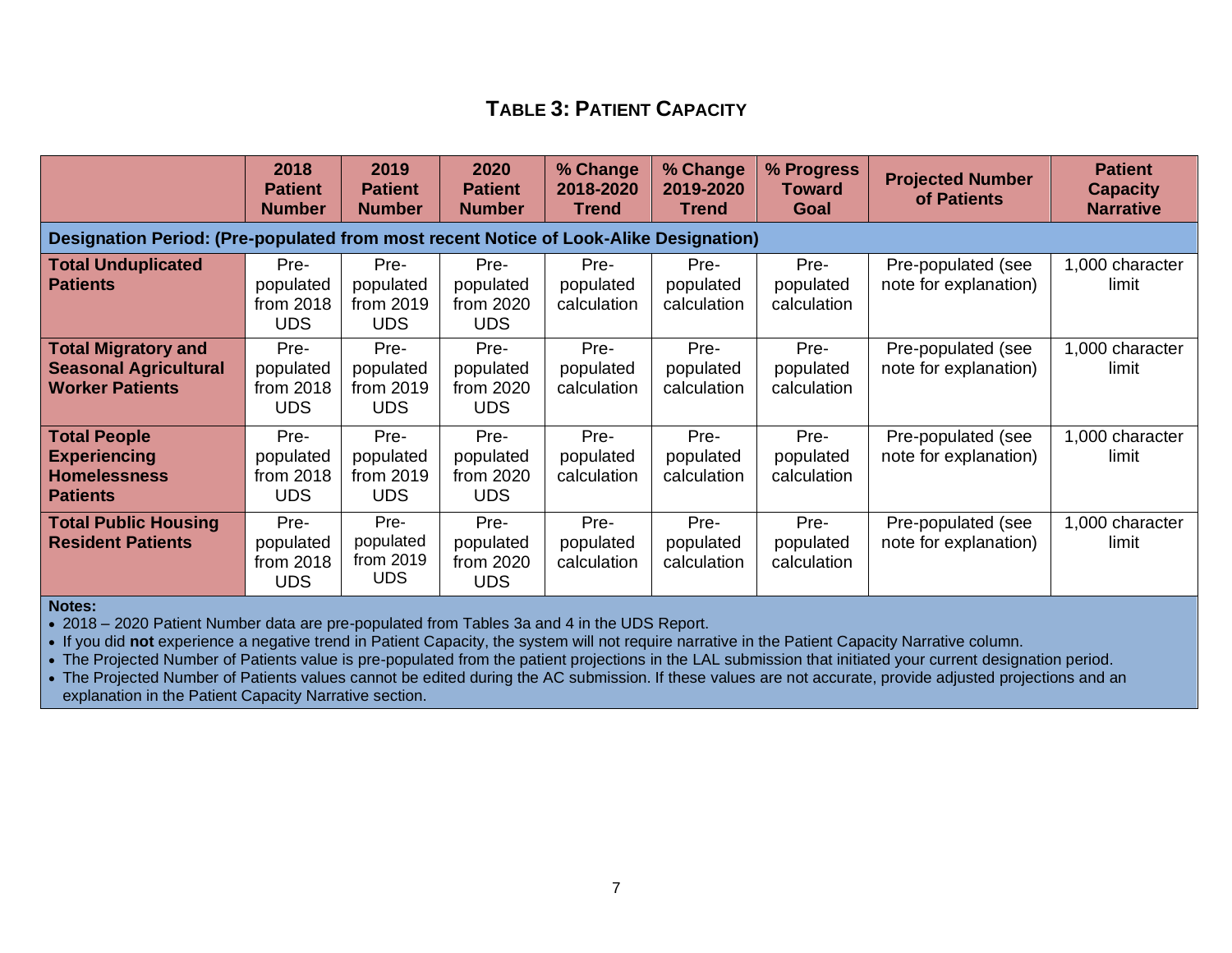|                                                                                       | 2018<br><b>Patient</b><br><b>Number</b>      | 2019<br><b>Patient</b><br><b>Number</b>      | 2020<br><b>Patient</b><br><b>Number</b>      | % Change<br>2018-2020<br><b>Trend</b> | % Change<br>2019-2020<br><b>Trend</b> | % Progress<br><b>Toward</b><br>Goal | <b>Projected Number</b><br>of Patients      | <b>Patient</b><br><b>Capacity</b><br><b>Narrative</b> |
|---------------------------------------------------------------------------------------|----------------------------------------------|----------------------------------------------|----------------------------------------------|---------------------------------------|---------------------------------------|-------------------------------------|---------------------------------------------|-------------------------------------------------------|
| Designation Period: (Pre-populated from most recent Notice of Look-Alike Designation) |                                              |                                              |                                              |                                       |                                       |                                     |                                             |                                                       |
| <b>Total Medical Services</b><br><b>Patients</b>                                      | Pre-<br>populated<br>from 2018<br><b>UDS</b> | Pre-<br>populated<br>from 2019<br><b>UDS</b> | Pre-<br>populated<br>from 2020<br><b>UDS</b> | Pre-<br>populated<br>calculation      | Pre-<br>populated<br>calculation      | Pre-<br>populated<br>calculation    | Pre-populated (see<br>note for explanation) | 1,000<br>character limit                              |
| <b>Total Dental Services</b><br><b>Patients</b>                                       | Pre-<br>populated<br>from 2018<br><b>UDS</b> | Pre-<br>populated<br>from 2019<br><b>UDS</b> | Pre-<br>populated<br>from 2020<br><b>UDS</b> | Pre-<br>populated<br>calculation      | Pre-<br>populated<br>calculation      | Pre-<br>populated<br>calculation    | Pre-populated (see<br>note for explanation) | 1,000<br>character limit                              |
| <b>Total Mental Health</b><br><b>Services Patients</b>                                | Pre-<br>populated<br>from 2018<br><b>UDS</b> | Pre-<br>populated<br>from 2019<br><b>UDS</b> | Pre-<br>populated<br>from 2020<br><b>UDS</b> | Pre-<br>populated<br>calculation      | Pre-<br>populated<br>calculation      | Pre-<br>populated<br>calculation    | Pre-populated (see<br>note for explanation) | 1,000<br>character limit                              |
| <b>Total Substance Use</b><br><b>Disorder Services</b><br><b>Patients</b>             | Pre-<br>populated<br>from 2018<br><b>UDS</b> | Pre-<br>populated<br>from 2019<br><b>UDS</b> | Pre-<br>populated<br>from 2020<br><b>UDS</b> | Pre-<br>populated<br>calculation      | Pre-<br>populated<br>calculation      | Pre-<br>populated<br>calculation    | Pre-populated (see<br>note for explanation) | 1,000<br>character limit                              |
| <b>Total Vision Services</b>                                                          | Pre-<br>populated<br>from 2018<br><b>UDS</b> | Pre-<br>populated<br>from 2019<br><b>UDS</b> | Pre-<br>populated<br>from 2020<br><b>UDS</b> | Pre-<br>populated<br>calculation      | Pre-<br>populated<br>calculation      | Pre-<br>populated<br>calculation    | Pre-populated (see<br>note for explanation) | 1,000<br>character limit                              |
| <b>Total Enabling</b><br><b>Services Patients</b>                                     | Pre-<br>populated<br>from 2018<br><b>UDS</b> | Pre-<br>populated<br>from 2019<br><b>UDS</b> | Pre-<br>populated<br>from 2020<br><b>UDS</b> | Pre-<br>populated<br>calculation      | Pre-<br>populated<br>calculation      | Pre-<br>populated<br>calculation    | Pre-populated (see<br>note for explanation) | 1,000<br>character limit                              |

**Notes:** 

• 2018-2020 Patient Number data are pre-populated from Table 5 in the UDS Report.

• If you did **not** experience a negative trend in Patient Capacity, the system will not require narrative in the Patient Capacity Narrative column.

• The Projected Number of Patients value is pre-populated from the patient projections in the LAL submission that initiated your current designation period.

• The Projected Number of Patients values cannot be edited during the AC submission. If these values are not accurate, provide adjusted projections and an explanation in the Patient Capacity Narrative section.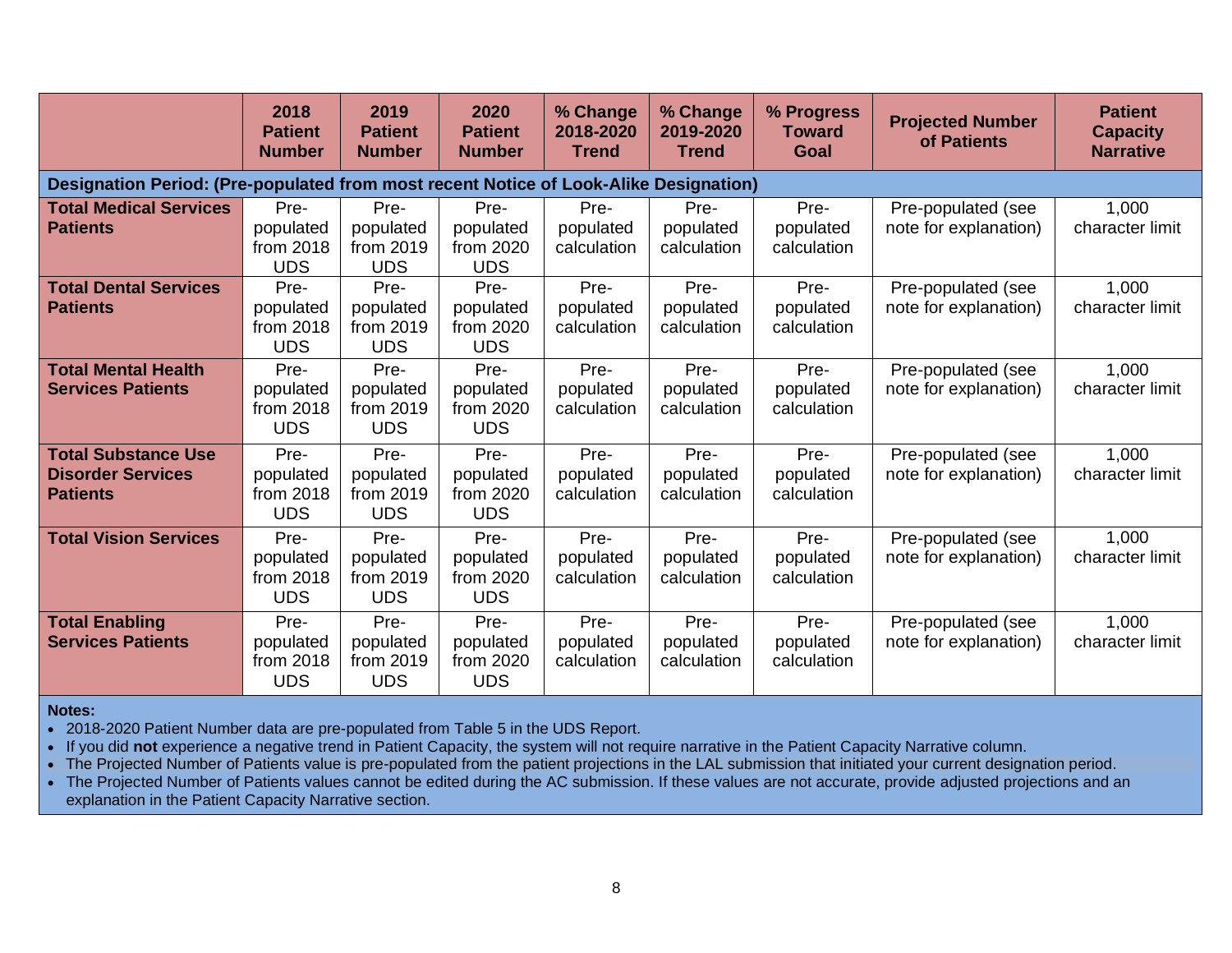# <span id="page-8-0"></span>**IV. BUDGET PRESENTATION INSTRUCTIONS**

LAL designation is based on progress toward accomplishing the project's goals and a determination that continued designation would be in the best interest of the federal government.

A complete budget presentation includes [Form 3: Income Analysis,](#page-10-2) [Form 3A: Look-Alike](#page-14-0)  [Budget Information](#page-14-0) (see instructions for Forms 3 and 3A i[n Appendix A: Program Specific](#page-10-3)  [Forms Instructions\),](#page-10-4) and the submission of the budget narrative.

<span id="page-8-1"></span>**Note**: The AC may not be used to request changes in the designation type(s). 2

### **Budget Narrative**

Provide a detailed budget narrative in line-item format for the upcoming certification period. An itemization of revenues and expenses is necessary. Upload the budget narrative in the Appendices section in the EHBs. Definitions for the expense categories are as follows:

**Personnel Costs:** Explain personnel costs by listing each staff member who will be directly employed by the LAL, name (if possible), position title, percentage of full-time equivalency, and annual salary.

**Fringe Benefits:** List the components that comprise the fringe benefit rate, for example health insurance, taxes, unemployment insurance, life insurance, retirement plans, and tuition reimbursement. The fringe benefits should be directly proportional to the portion of personnel costs that are allocated for the project.

**Travel:** List travel costs according to local and long distance travel. For local travel, outline the mileage rate, number of miles, reason for travel, and staff members/patients completing the travel. The budget should also reflect travel expenses (e.g., airfare, lodging, parking, per diem) for each person and trip associated with participating in meetings and other proposed trainings or workshops.

**Equipment:** List equipment costs and provide justification for the need of the equipment to carry out the program's goals. Equipment includes moveable items that are non-expendable, tangible personal property (including information technology systems), with a per-unit cost of \$5,000 or more and a useful life of one or more years (e.g., large items of medical equipment). Any items that do not meet the threshold for equipment are considered supplies (see definition below).

**Supplies:** List the items that will be used to implement the proposed project. Separate items into three categories: office supplies (e.g., paper, pencils), medical supplies (e.g., syringes, blood tubes, gloves), and educational supplies (e.g., brochures, videos). Items must be listed separately.

 $2$  Community Health Center – CHC, Migrant Health Center – MHC, Health Care for the Homeless – HCH, and/or Public Housing Primary Care – PHPC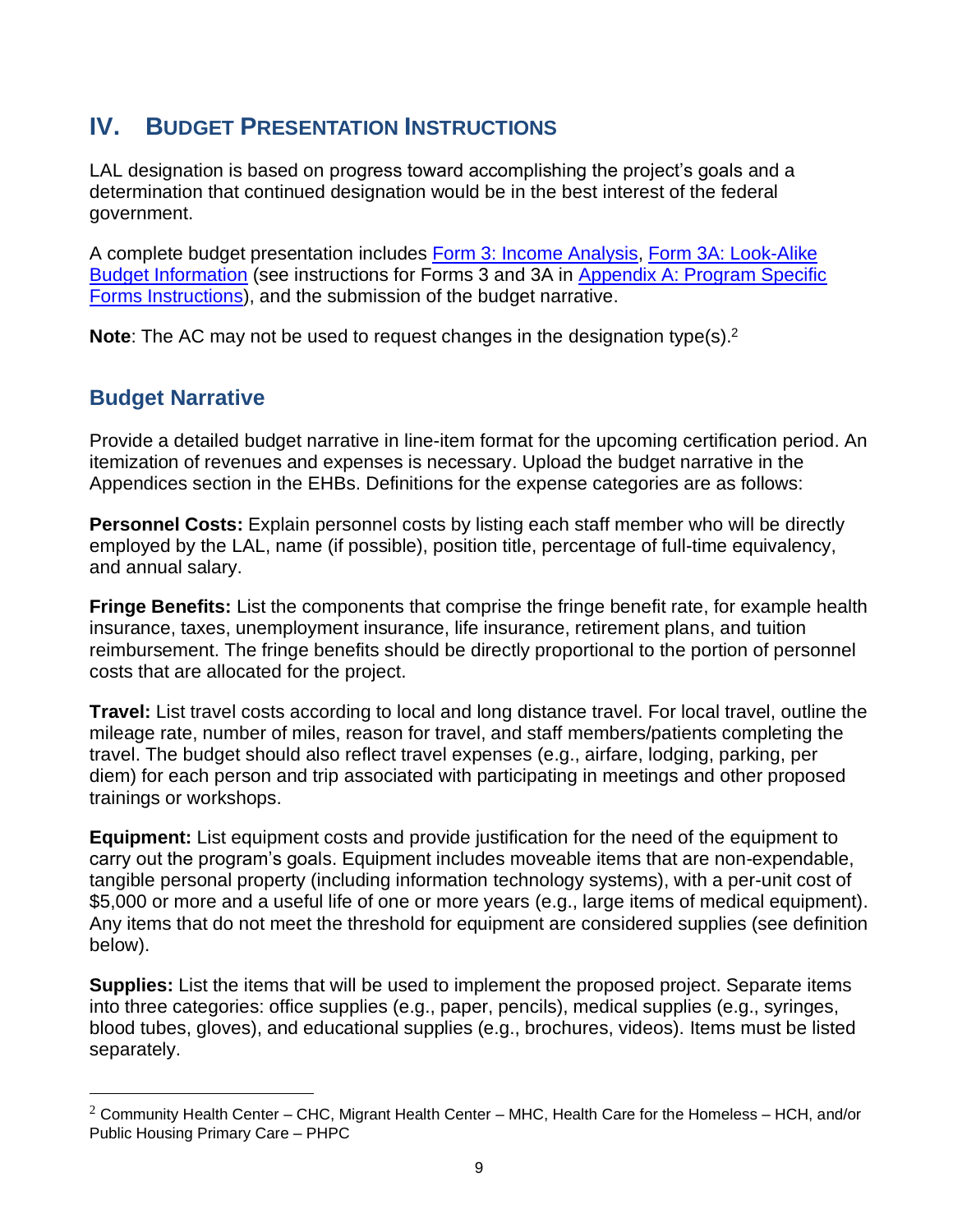Per [45 CFR § 75.321,](https://www.ecfr.gov/cgi-bin/text-idx?node=pt45.1.75) property will be classified as supplies if the acquisition cost is under \$5,000 per item. Note that items such as laptops, tablets and desktop computers are classified as supplies if the value is under the \$5,000 per item equipment threshold.

**Contractual/Consultant:** Provide a clear explanation as to the purpose of each contract, how the costs were estimated, and the specific contract deliverables. You should not provide line item details on the proposed contracts, rather you should provide the basis for your cost estimate for the contract. You are responsible for ensuring that your organization has in place an established and adequate procurement system with fully developed written procedures for awarding and monitoring all contracts. For consultant services, list the total costs for all consultant services. In the budget narrative, identify each consultant, the services he/she will perform, total number of days, travel costs, and total estimated costs.

Per the Suspension and Debarment rules in the Uniform Administrative Requirements, as implemented by HRSA under  $45$  CFR  $\S$  75.212, non-federal entities and contractors are subject to the non-procurement debarment and suspension regulations implementing Executive Orders 12549 and 12689, 2 CFR parts 180 and 376. These regulations restrict contracts with certain parties that are debarred, suspended, or otherwise excluded from or ineligible for participation in federal assistance programs or activities.

**Other:** Include all costs that do not fit into any other category and provide an explanation of each cost (e.g., EHR provider licenses, audit, legal counsel). In some cases, rent, utilities, and insurance fall under this category if they are not included in an approved indirect cost rate.

You may include the cost of access accommodations as a part of your project's budget, including sign language interpreters, plain language and health literacy print materials in alternate formats (including, Braille, large print, etc.); and linguistic competence modifications (e.g., translation or interpretation services).

**Indirect Charges:** Indirect costs are costs incurred for common or joint objectives which cannot be readily and specifically identified with a particular project or program, but are necessary to the operations of the organization (e.g., the cost of operating and maintenance, depreciation, administrative salaries). For some institutions, the term "facilities and administration" (F&A) is used to denote indirect costs. Visit HHS's Cost Allocation Services (CAS) website at [Program Support Center](https://rates.psc.gov/) (PSC) to learn more about rate agreements, the process for applying for them, and the regional office which negotiates them.

**Note: If your organization receives any federal funding, you are required to have the necessary policies, procedures, and financial controls in place to ensure that you comply with all federal funding requirements and prohibitions such as lobbying, gun control, abortion, etc. The effectiveness of these policies, procedures, and controls may be subject to audit.**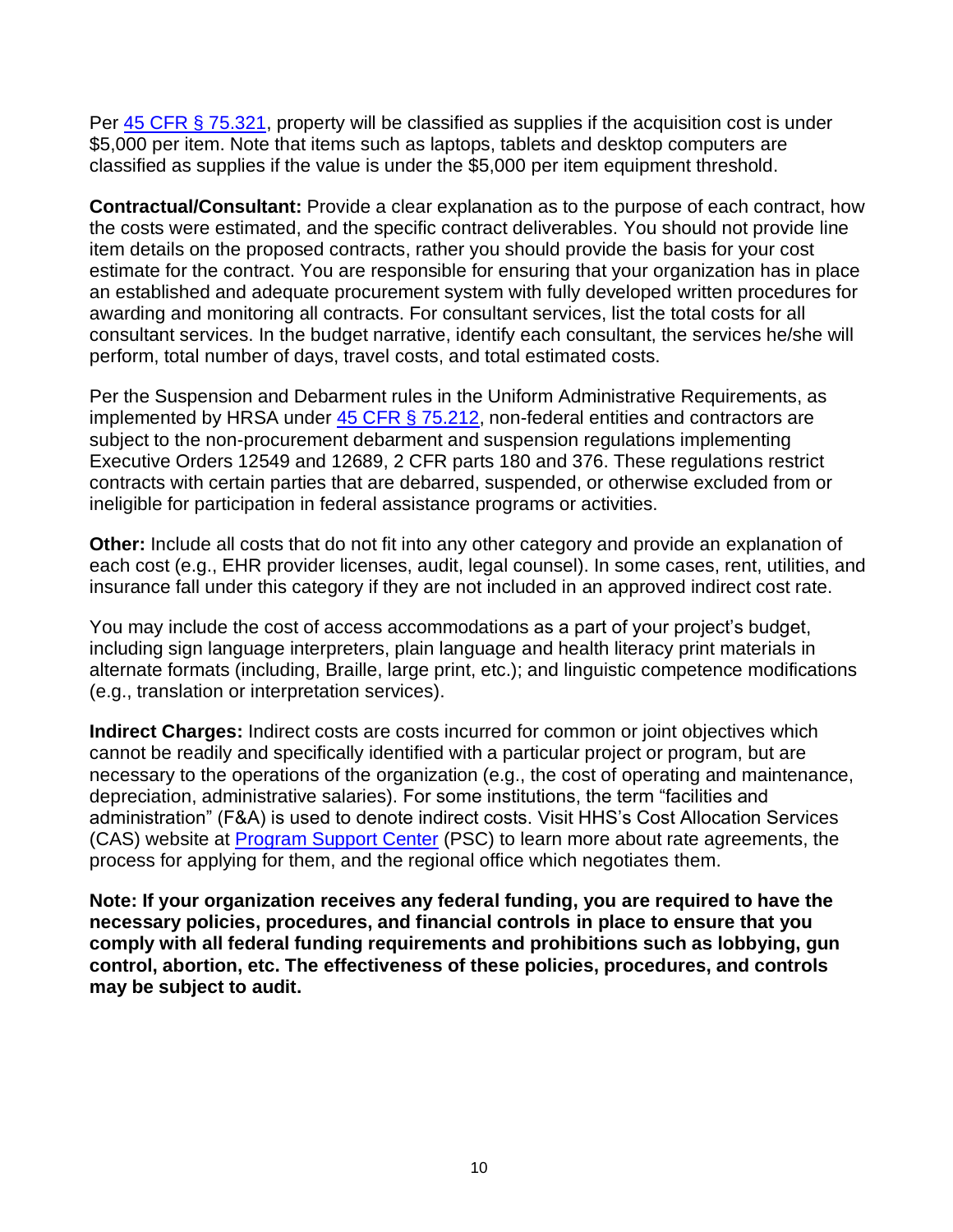# <span id="page-10-4"></span><span id="page-10-3"></span><span id="page-10-1"></span><span id="page-10-0"></span>**APPENDIX A: PROGRAM SPECIFIC FORMS INSTRUCTIONS**

## <span id="page-10-2"></span>**Form 1C: Documents on File**

Form 1C collects information about documents that support the implementation of Health Center Program requirements, as outlined in the [Health Center Program Compliance Manual.](https://bphc.hrsa.gov/programrequirements/compliancemanual/index.html) However, it does not provide an exhaustive list of all types of health center documents (e.g., policies and procedures, protocols, legal documents).

You must provide the date that each document was last reviewed/revised or, as appropriate, select Not Applicable (N/A).

DO NOT submit these documents as AC attachments. HRSA will review these documents as part of an Operational Site Visit and/or may request these for review post-designation.

Note: Beyond Health Center Program requirements, other federal and state requirements may apply. You are encouraged to seek legal advice from your counsel to ensure that organizational documents accurately reflect all applicable requirements.

## **Form 3: Income Analysis (Required)**

Form 3 collects the projected income from all sources for the upcoming certification period (one year). Form 3 income is divided into two parts: (1) Patient Service Revenue - Program Income and (2) Other Income - Federal, State, Local, and Other Income.

#### **Part 1: Patient Service Revenue ‒ Program Income**

Patient service revenue is income directly tied to the provision of services to the health center's patients. This includes services reimbursed by health insurance plans, managed care organizations, categorical grant programs (e.g., breast and cervical cancer screening), employers, and health provider organizations. Reimbursements may be based upon visits, procedures, member months, enrollees, achievement of performance goals, or other service related measures.

The program income section groups billable visits and income into the same five payer groupings used in the **UDS Manual**. All patient service revenue is reported in this section of the form.

Patient service revenue includes income earned from Medicaid and Medicare rate settlements and wrap reconciliations that are designed to make up the difference between the approved Federally Qualified Health Center (FQHC) rate and the interim amounts received. It includes risk pool and other incentive income as well as primary care case management fees.

Only include patient service revenue associated with sites or services in your approved LAL scope of project.

**Patients by Primary Medical Insurance - Column (a)**: The projected number of unduplicated patients classified by payer based upon the patient's primary medical insurance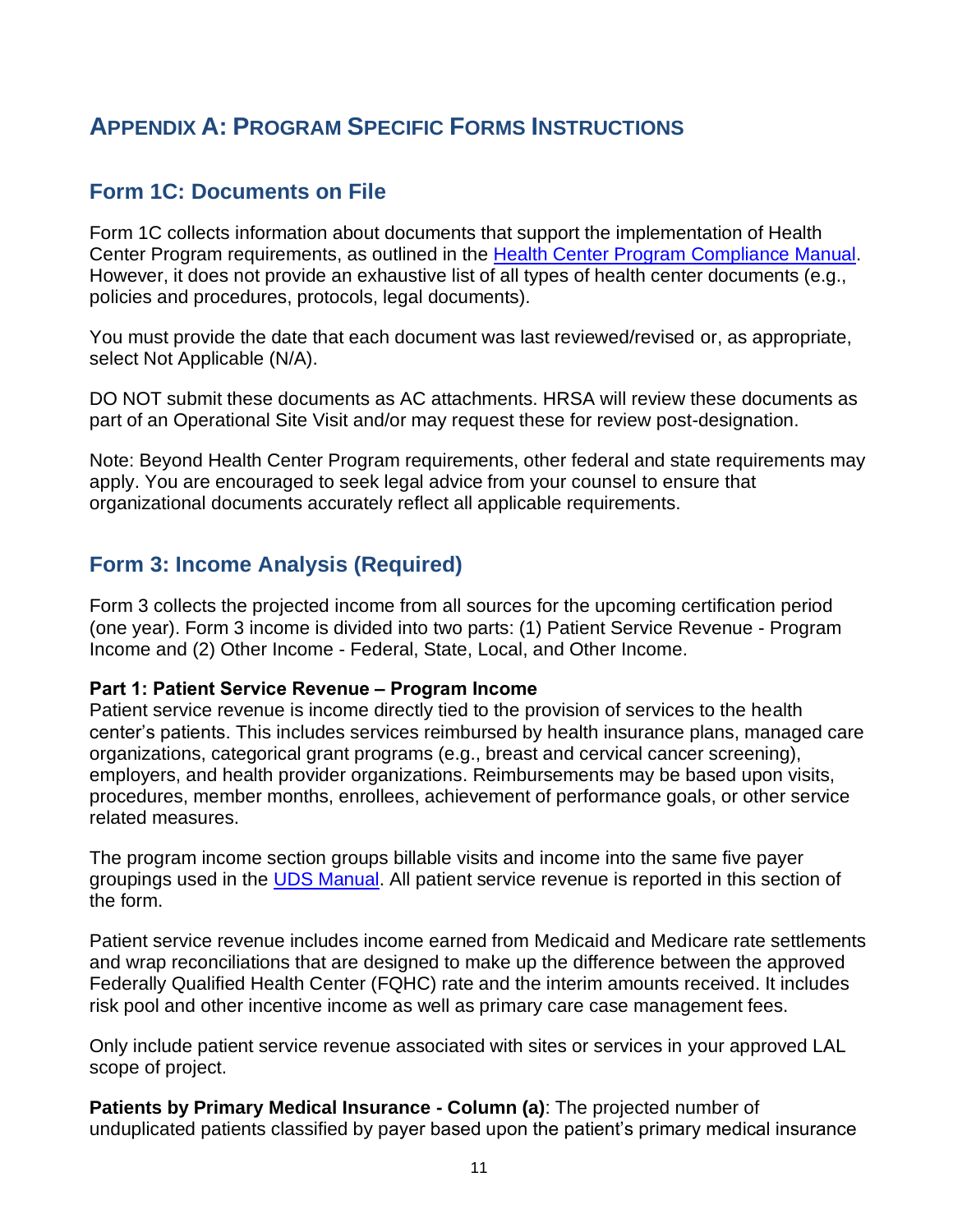(payer billed first). Patients are classified in the same way as in the [UDS Manual,](https://bphc.hrsa.gov/sites/default/files/bphc/datareporting/reporting/2019-uds-manual.pdf) Table 4, lines 7 – 12. Examples for determining where to count patients include:

- Classify a crossover patient with Medicare and Medicaid coverage as a Medicare patient on line 2.
- Classify a Medicaid patient with no dental coverage who is only seen for dental services as a Medicaid patient on line 1 with a self-pay visit on line 5.

**Billable Visits - Column (b)**: Includes all billable/reimbursable visits.<sup>3</sup> The value is typically based on assumptions about the amount of available clinician time, clinician productivity (visits per unit of time), and mix of billable visits by payer. Do not include billable services related to laboratory, pharmacy, imaging, and other ancillary services in this column (see [Ancillary](#page-12-0) [Instructions](#page-12-0) below). Note other significant exclusions or additions in the Comment/Explanatory Notes box at the bottom of the form.

**Note:** The patient service revenue budget is primarily based upon income per visit estimates. However, some forms of patient service income do not generate reportable visits, such as income from laboratory or pharmacy services, capitated-managed care, performance incentives, wrap payments, and cost report settlements. Based on historical experience, you may choose to include some or all of this income in the income per visit assumption. You may also choose to include some or all of this income in the income per visit assumption. You may also choose to separately budget for some or all of these sources of patient service income.

**Income per Visit – Column (c)**: Calculated by dividing projected income in Column (d) by billable visits in Column (b).

**Projected Income – Column (d)**: Projected accrued net revenue, including an allowance for bad debt, from all patient services for each pay grouping. Pharmacy income may be estimated using historical data to determine the number of prescriptions per medical visit and the average income per prescription. Consolidate all separate projections of income and report them here.

**Prior FY Income – Column (e)**: The income data from the health center's most recently completed fiscal year, which will be either interim statement data or audit data, when available.

### **Alternative Instructions for Capitated Managed Care**:

Health centers may use their own methods for budgeting patient service income than those noted above, but must report the consolidated result in Projected Income Column (d), along with the related data requested in Columns (a) through (e). Income for each service may be estimated by multiplying the projected visits by assumed income per visit. For example, capitated managed care income may be based upon member-month enrollment projections and estimated capitation rates for each plan, grouped by payer and added to the projected income. Enter the estimated visits associated with these managed care plans are entered in Column (b).

<sup>&</sup>lt;sup>3</sup> These visits will correspond closely with the visits reported on the **UDS Manual** Table 5, excluding enabling service visits.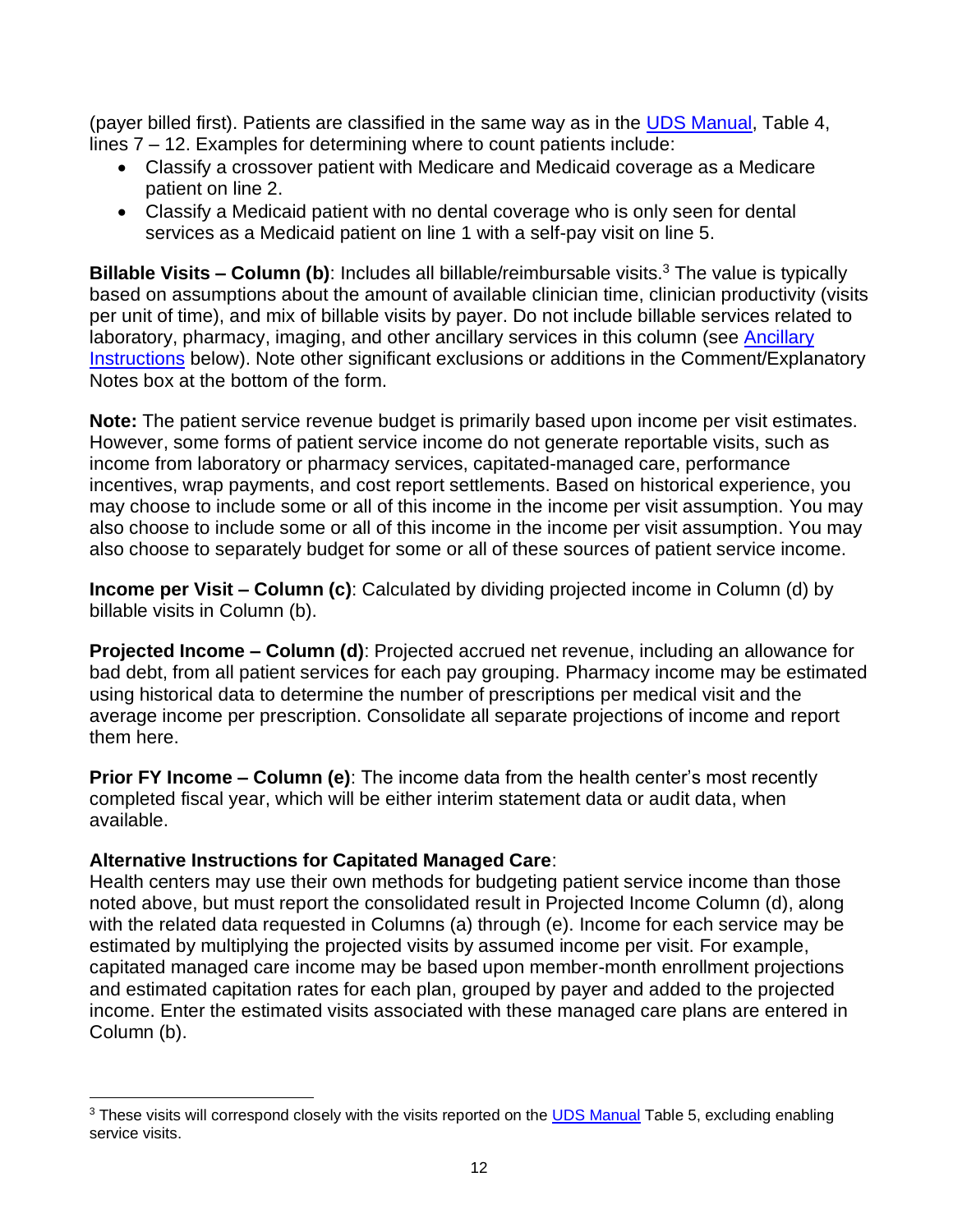**Payer Categories (Lines 1 – 5)**: The five payer categories (Medicaid, Medicare, Other Public, Private, and Self-Pay) reflect the five payer groupings in UDS. The [UDS Manual i](https://bphc.hrsa.gov/sites/default/files/bphc/datareporting/reporting/2019-uds-manual.pdf)ncludes definitions for each payer category.

Visits are reported on the line of the primary payer, which is the payer billed first. When a single visit involves more than one payer, attribute each portion of the visit income to the payer group from which it is earned. In cases where there are deductibles and co-payments to be paid by the patient, report that income on the self-pay line. If the co-payment is to be paid by another payer, report that income on the other payer's line. It is acceptable if you cannot accurately associate the income to secondary and subsequent sources.

<span id="page-12-0"></span>**Ancillary Instructions**: All service revenue is to be classified by payer, including pharmacy and other ancillary service revenue. If you do not normally classify the projected ancillary or other service revenue by payer category, allocate the projected income by payer group using a reasonable method, such as the proportion of medical visits or charges. The method used should be noted in the Comments/Explanatory Notes section at the bottom of the form.

**Medicaid (Line 1)**: Income from FQHC cost reimbursement; capitated managed care; fee-forservice managed care; Early Periodic Screening, Diagnosis, and Treatment (EPSDT); Children's Health Insurance Program (CHIP); and other reimbursement arrangements administered either directly by the state Medicaid agency or by a fiscal intermediary. It includes all projected revenue from managed care capitation, settlements from FQHC cost reimbursement reconciliations, wrap-around payments, performance incentives, pharmaceutical reimbursements, and primary care case management income.

**Medicare (Line 2)**: Income from the FQHC cost reimbursement, capitated managed care, feefor-service managed care, Medicare Advantage plans, and other reimbursement arrangements administered either directly by Medicare or by a fiscal intermediary. It includes all projected income from managed care capitation, settlements from the FQHC cost reimbursement, risk pool distributions, performance incentives, and case management fee income.

**Other Public (Line 3)**: Income not reported elsewhere from federal, state, or local government programs earned for providing services. A CHIP operated independently from the Medicaid program is an example of other public insurance. Other Public income also includes income from categorical grant programs when the grant income is earned by providing services (e.g., CDC's National Breast and Cervical Cancer Early Detection Program).

**Private (Line 4)**: Income earned from private insurance plans, managed care plans, and other private contracts for services or pharmaceuticals. This includes plans such as commercial insurance (Blue Cross and Blue Shield), managed care plans, self-insured employer plans, group contracts with unions and employers, service contracts with employers, and Veterans Health Administration Community Based Outpatient Clinic (CBOC) contracts. Revenue from health benefit plans that are earned by government employees, veterans, retirees, and dependents, such as TRICARE, the federal employee health benefits program, state employee health insurance benefit programs, teacher health insurance, and similar plans are to be classified as private insurance.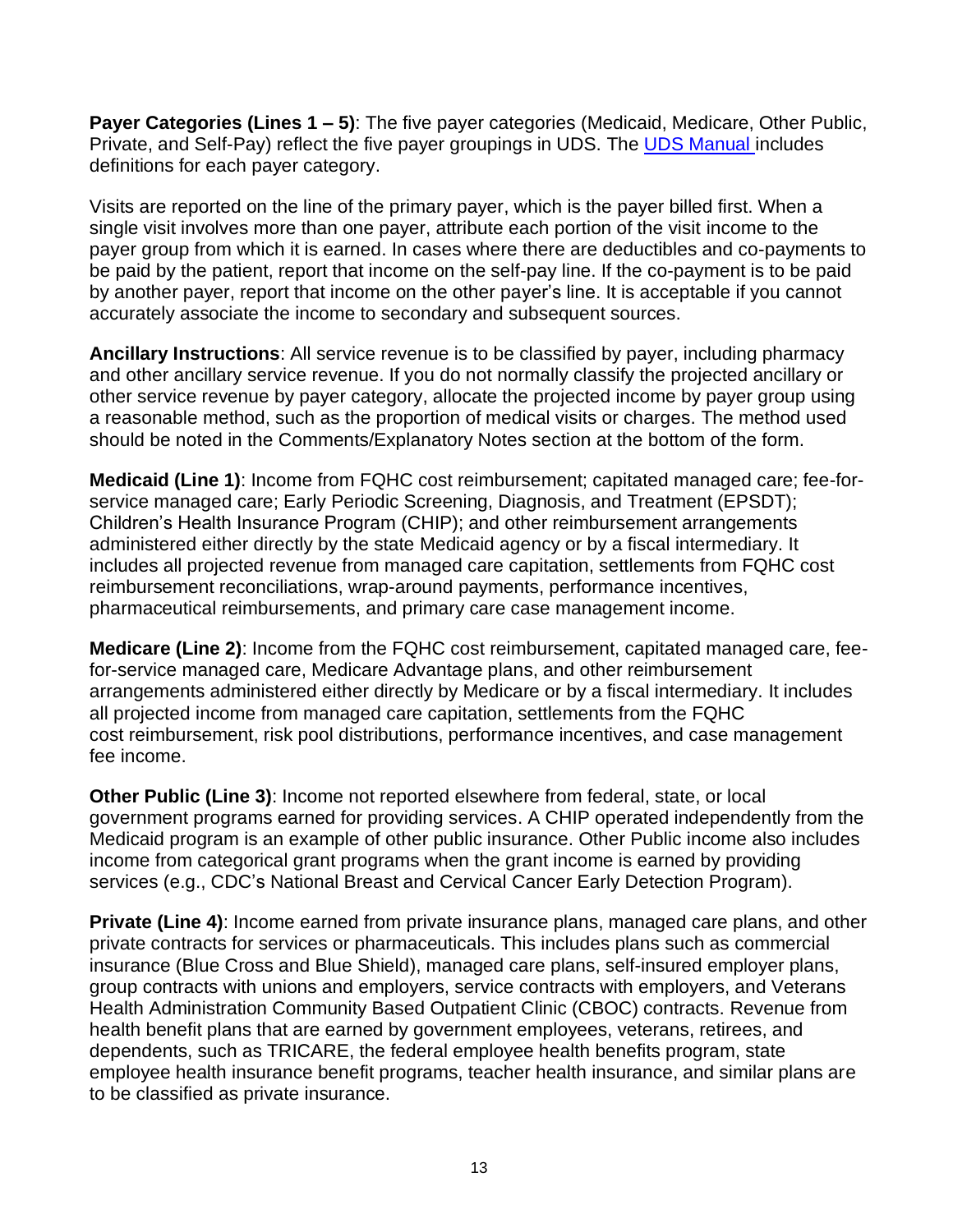**Self-Pay (Line 5)**: Income from patients, including full-pay, self-pay, and sliding fee patients, as well as the portion of the visit income for which an insured patient is personally responsible.

### **Total (Line 6)**: Sum of lines 1-5.

#### **Part 2: Other Income –Federal, State, Local, and Other Income**

This section includes all income other than the patient service revenue shown in Part 1. It includes other federal, state, local, and other income. It is revenue that is earned but not directly tied to providing visits, procedures, or other specific services. It includes income from services provided to non-health center patients (see examples below). This would include income from in-house retail pharmacy sales to individuals who are not patients of the health center. Income is to be classified based on the source from which it was received and not the source from which it originated.

**Federal (Line 7)**: Income from direct federal funds, where your organization is the recipient of a notice of award (NoA) directly from a federal agency. It includes funds from federal sources such as Expanding Capacity for Coronavirus Testing (ECT), American Rescue Plan: Funding for Look-Alikes, other COVID-19 funding, the CDC, Housing and Urban Development (HUD), Centers for Medicare and Medicaid Services (CMS), Department of Health and Human Services funding under the Ryan White HIV/AIDS Program Part C, and others. The CMS EHR incentive program income is reported here to be consistent with the [UDS Manual.](https://bphc.hrsa.gov/sites/default/files/bphc/datareporting/reporting/2019-uds-manual.pdf)

**State Government (Line 8)**: Income from state government funding, contracts, and programs, including uncompensated care funding; state indigent care income; emergency preparedness funding; mortgage assistance; capital improvement funding; school health funding; Special Supplemental Nutrition Program for Women, Infants, and Children (WIC); immunization funding; and similar awards.

**Local Government (Line 9)**: Income from local government grants, contracts, and programs, including local indigent care income, community development block grants, capital improvement project funding, federal funding awarded through intermediaries, and similar awards. For example: (1) income earned under a contract with the local Department of Health to provide services to the Department's patients, and (2) Ryan White Part A funds that are awarded through municipalities.

**Private Grants/Contracts (Line 10)**: Income from private sources, such as foundations, nonprofits, hospitals, nursing homes, drug companies, employers, other health centers, and similar entities. For example, if you operate a pharmacy in part for your own patients and, in part as a contractor to another health center, report the pharmacy income for your own patients in Part 1 under the appropriate payer categories and the income from the contracted health center on this line.

**Contributions (Line 11)**: Income from private entities and individual donors that may be the result of fundraising.

**Other (Line 12)**: Incidental and other income not reported elsewhere, including items such as Payroll Protection Program revenue, interest income, patient record fees, vending machine